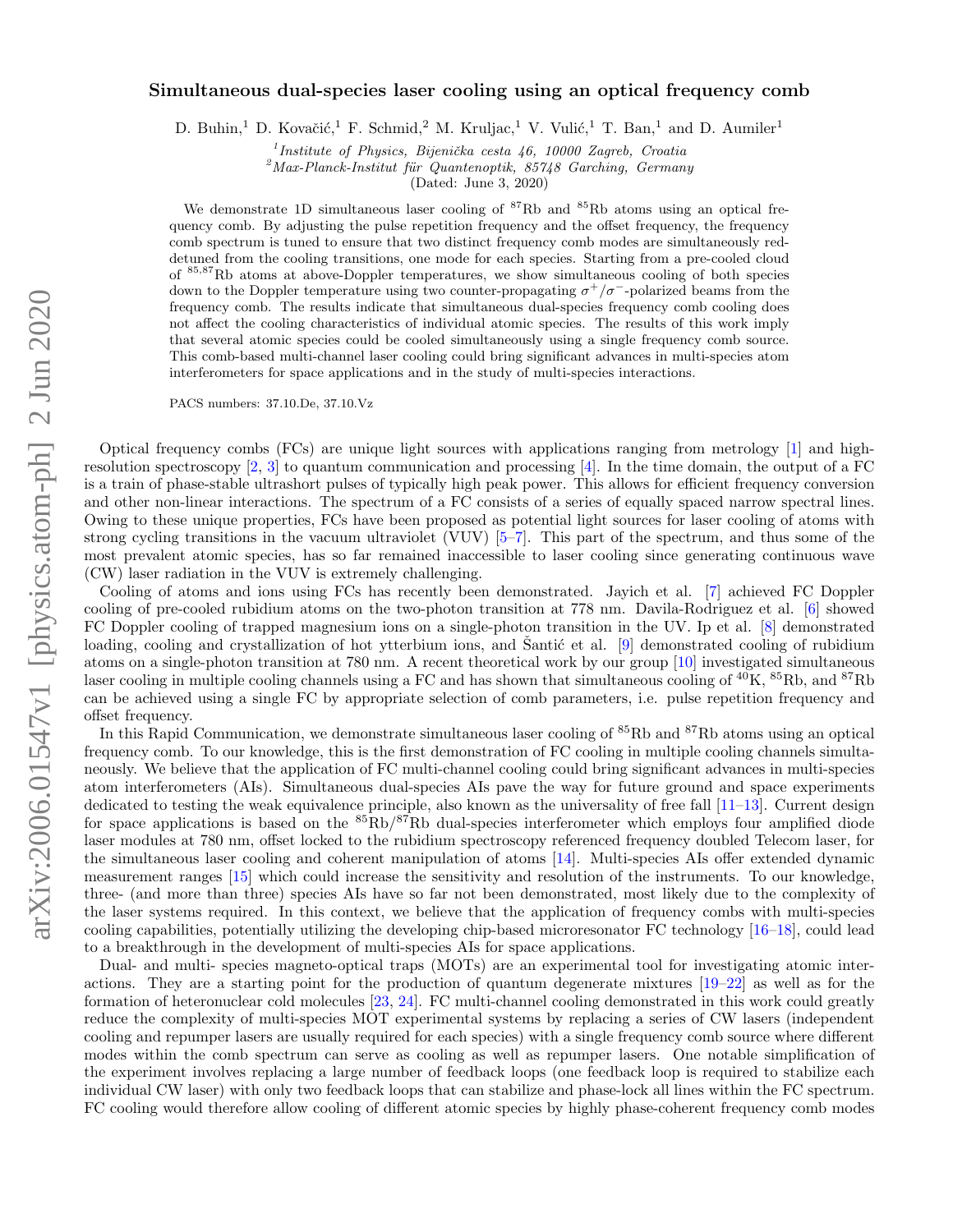Our apparatus consists of a dual-species MOT in which  $\approx 1 \cdot 10^6$  <sup>85</sup>Rb atoms and  $\approx 3 \cdot 10^6$  <sup>87</sup>Rb atoms are simultaneously loaded from a background vapor in a stainless steel chamber. The MOT relies on four independent frequency-stabilized CW lasers arranged in a standard six-beam configuration, which together with a quadrupole magnetic field creates the trapping potential for both species. To ensure that the <sup>85</sup>Rb and <sup>87</sup>Rb MOTs are well overlapped, the cooling beams for both species are delivered through a single optical fiber. A detailed description of the experimental setup and the loading characteristics of the dual-species MOT can be found in the Supplemental Material. In typical experimental conditions, we obtain two clouds of cold  ${}^{85}Rb$  and  ${}^{87}Rb$  atoms with temperatures in the range of 200-300  $\mu$ K. The clouds typically have  $1/e^2$  radii of  $\approx 0.8$  mm, and their centers of mass overlap to within 5 % of their radii. Such overlapped pre-cooled clouds of <sup>85</sup>Rb and of <sup>87</sup>Rb atoms represent the initial sample for all measurements presented in this work.

The FC is generated by frequency doubling an Er:fiber mode-locked laser (TOPTICA FFS) operating at 1550 nm with a nominal repetition rate  $f_{\text{rep}} = 80.5 \text{ MHz}$ . A repetition rate tuning range of 50 kHz can be achieved by adjusting the laser cavity length with the help of an integrated stepper motor and a piezo transducer. The frequency-doubled spectrum used in the experiment is centered around 780 nm with a FWHM of about 5 nm and a total power of 68 mW. The spectrum of the FC consists of a series of sharp lines, i.e. comb modes [\[26\]](#page-9-21). The optical frequency of the n-th comb mode is given by  $f_n = n \cdot f_{\text{rep}} + f_0$ , where  $f_{\text{rep}}$  is the laser repetition rate and  $f_0$  is the offset frequency.

In our experiment, we actively stabilize  $f_{\text{rep}}$  and  $f_n$  by giving feedback to the cavity length and pump power of the mode-locked laser, thus indirectly fixing  $f_0$ . The n-th comb mode,  $f_n$ , is phase-locked to a frequency-shifted CW reference laser (ECDL, Moglabs CEL002), which is locked to the <sup>87</sup>Rb  $|5S_{1/2}$ ;  $F = 2\rangle \rightarrow |5P_{3/2}$ ;  $F' = 3\rangle$  transition. The frequency shift of the CW reference laser is achieved by an acousto-optic modulator (AOM) in a double pass configuration. frep is stabilized to a low-noise synthesizer which is referenced to a rubidium frequency standard. A detailed description of the FC stabilization scheme is presented in our recent paper [\[9\]](#page-9-8).

In order to achieve simultaneous cooling of two atomic species, two distinct modes within the comb spectrum must be simultaneously red detuned from the cooling transitions of the atomic species [\[10\]](#page-9-9). Careful tailoring of the FC spectrum, i.e. choosing the appropriate  $f_{\text{rep}}$  and  $f_0$ , is therefore crucial for the successful realization of FC cooling. In our experiment, the repetition rate is fixed during the measurements and set to  $f_{\text{rep}} = 80.495 \text{ MHz}$ , while  $f_0$  is scanned by adjusting the heterodyne beat frequency between the CW reference laser and the n-th comb mode,  $f_n$ . This way it is possible to control the detuning of the *n*-th comb mode with respect to the <sup>87</sup>Rb  $|5S_{1/2}$ ;  $F = 2\rangle \rightarrow |5P_{3/2}$ ;  $F' = 3\rangle$ transition. The heterodyne beat frequency can be continuously changed over a range of 5-30 MHz by changing the frequency of the local oscillator, so four separate scans with different CW reference laser frequency shifts are performed and subsequently merged to fully scan the *n*-th comb mode frequency by one  $f_{\text{rep}}$ .

We start the investigation of simultaneous interaction of the FC with cold  ${}^{85}Rb$  and  ${}^{87}Rb$  atoms by measuring the FC radiation pressure force. The experimental setup and the measurement sequence used are similar to the ones described in our recent work [\[9\]](#page-9-8). A single circularly polarized FC beam is sent through an AOM for fast switching, and is then directed to the center of the dual-species MOT. The total power of the FC beam on the atoms is 10 mW and the beam size (FWHM) is 2.7 mm, resulting in the power and intensity per comb mode of about 0.3  $\mu$ W and 3.6  $\mu$ W/cm<sup>2</sup>, respectively.

The measurement sequence starts with the preparation of cold  ${}^{85}Rb$  and  ${}^{87}Rb$  clouds and the FC beam off. At  $t = 0$ we turn off the MOT cooling beams and switch on the FC beam. The MOT repumper lasers are left on continuously to optically pump the atoms out of the <sup>85</sup>Rb  $|5S_{1/2}$ ;  $F = 2\rangle$  and <sup>87</sup>Rb  $|5S_{1/2}$ ;  $F = 1\rangle$  ground states. They are arranged in a counter-propagating configuration with the intensity predominantly in the direction perpendicular to the FC beam propagation, and have no measurable mechanical effect (see Supplemental Material for a detailed scheme of the optical setup). The quadrupole magnetic field is also left on. We let the comb interact with the cold clouds for 2 ms. During this time the centers of mass of both clouds accelerate in the FC beam direction  $(+x$ -direction) due to the FC radiation pressure force. The FC beam and repumper lasers are then switched off and the clouds expand freely for 2 ms, after which we switch on the MOT cooling beams for 0.15 ms and image the cloud fluorescence with a camera. Fluorescence images are recorded separately for the <sup>85</sup>Rb and <sup>87</sup>Rb atoms. This basic measurement sequence is repeated 6 times, and the resulting fluorescence images are then averaged for each isotope. The cloud center of mass displacement in the  $+x$ -direction is determined from the images (for each isotope), providing information on the cloud acceleration and the FC radiation pressure force. In Fig. [1](#page-2-0) we show the measured (a) and calculated (b) FC force for each rubidium isotope as a function of the FC detuning  $\delta$ , which is defined as the detuning of the *n*-th comb mode from the <sup>87</sup>Rb  $|5S_{1/2}$ ;  $F = 2\rangle \rightarrow |5P_{3/2}$ ;  $F' = 3\rangle$  transition. Due to the nature of the comb spectrum, the FC radiation pressure force is periodic with respect to comb detuning with period equal to  $f_{\text{rep}}$ .

The radiation pressure force induced on the  $85,87Rb$  atoms by the FC, shown in Fig. [1\(](#page-2-0)b), is the total force obtained by summing the contributions from three hyperfine transitions. The force is calculated numerically by solving the optical Bloch equations that describe the excitation of six-level  $85,87Rb$  atoms by the FC [\[27\]](#page-9-22) and subsequently using the Ehrenfest theorem. More details on the comb force calculation, including the contributions from individual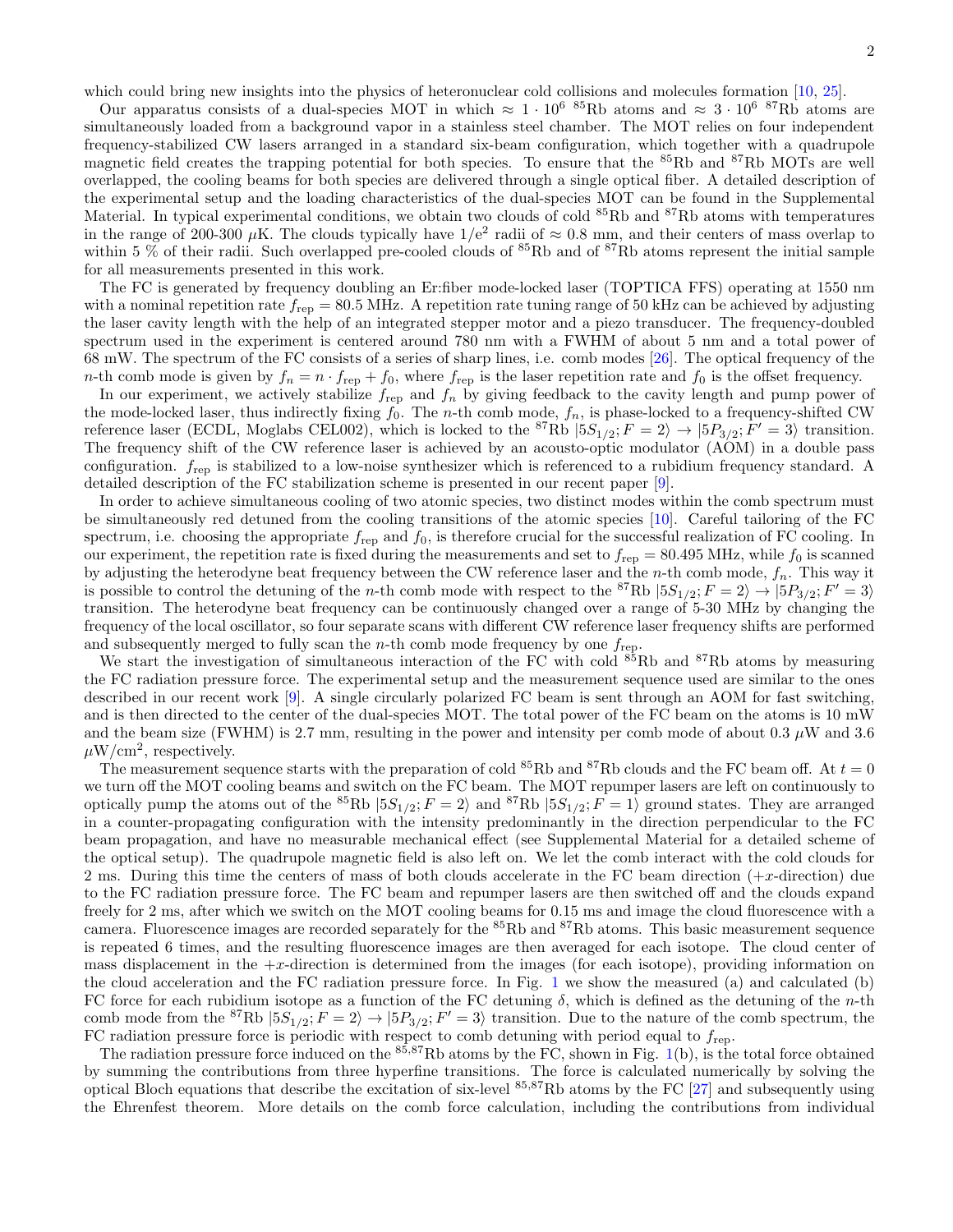

<span id="page-2-0"></span>FIG. 1: Measured (a) and calculated (b) FC radiation pressure force as a function of comb detuning  $\delta$  for  ${}^{85}Rb$  (red) and <sup>87</sup>Rb (blue) atoms.  $\delta$  denotes the detuning of the *n*-th comb mode from the <sup>87</sup>Rb  $|5S_{1/2}$ ;  $F = 2\rangle \rightarrow |5P_{3/2}$ ;  $F' = 3\rangle$  transition. The calculated FC force in (b) includes contributions from three <sup>85</sup>Rb  $|5S_{1/2}; F = 3\rangle \rightarrow |5P_{3/2}; F' = 2, 3, 4\rangle$  and three <sup>87</sup>Rb  $|5S_{1/2}; F = 2\rangle \rightarrow |5P_{3/2}; F' = 1, 2, 3\rangle$  hyperfine transitions. The force contributions arising from each hyperfine transition are separately shown in the Supplemental Material.



<span id="page-2-1"></span>FIG. 2: Relative positions of comb lines within the FC spectrum with respect to the <sup>85</sup>Rb  $|5S_{1/2}$ ;  $F = 3\rangle \rightarrow |5P_{3/2}$ ;  $F' = 2, 3, 4\rangle$ and <sup>87</sup>Rb  $|5S_{1/2}; F = 2\rangle \rightarrow |5P_{3/2}; F' = 1, 2, 3\rangle$  hyperfine transitions for the FC parameters used in the experiment. Note that, when the *n*-th comb mode is resonant with the <sup>87</sup>Rb  $|5S_{1/2}$ ;  $F = 2\rangle \rightarrow |5P_{3/2}$ ;  $F' = 3\rangle$  transition, the  $(n + 14)$ -th comb mode is 0.4 MHz blue detuned from (i.e. almost in resonance with) the <sup>85</sup>Rb  $|5S_{1/2}; F = 3\rangle \rightarrow |5P_{3/2}; F' = 4\rangle$  transition.

hyperfine transitions, are given in the Supplemental Material. The overall agreement of the measured and calculated comb force in Fig. [1](#page-2-0) is satisfactory. The relative positions of the peaks, as well as the ratios between them are well reproduced for both species. The calculated force is however about four times larger than the measured force, and a small broadening of around 1 MHz is observed in the measured peaks. This discrepancy can be attributed to several effects that were not taken into account in the theoretical model, such as stray magnetic fields, finite comb mode linewidth, and in particular the spatial beam profile. These results are in line with the measured and calculated FC force on  ${}^{87}$ Rb atoms in our recent work [\[9\]](#page-9-8). There is also a discrepancy between the calculated and measured force amplitudes around  $\delta \approx 0$  which will be clarified in the following paragraphs.

In order to understand the relative positions of the comb force peaks in Fig. [1,](#page-2-0) it is instructive to study in more detail the hyperfine energy level structure of  $85,87Rb$  atoms with respect to the FC spectrum. Fig. [2](#page-2-1) schematically depicts the positions of the comb modes with respect to the three  ${}^{85}Rb |5S_{1/2}$ ;  $F = 3\rangle \rightarrow |5P_{3/2}$ ;  $F' = 2, 3, 4\rangle$  and the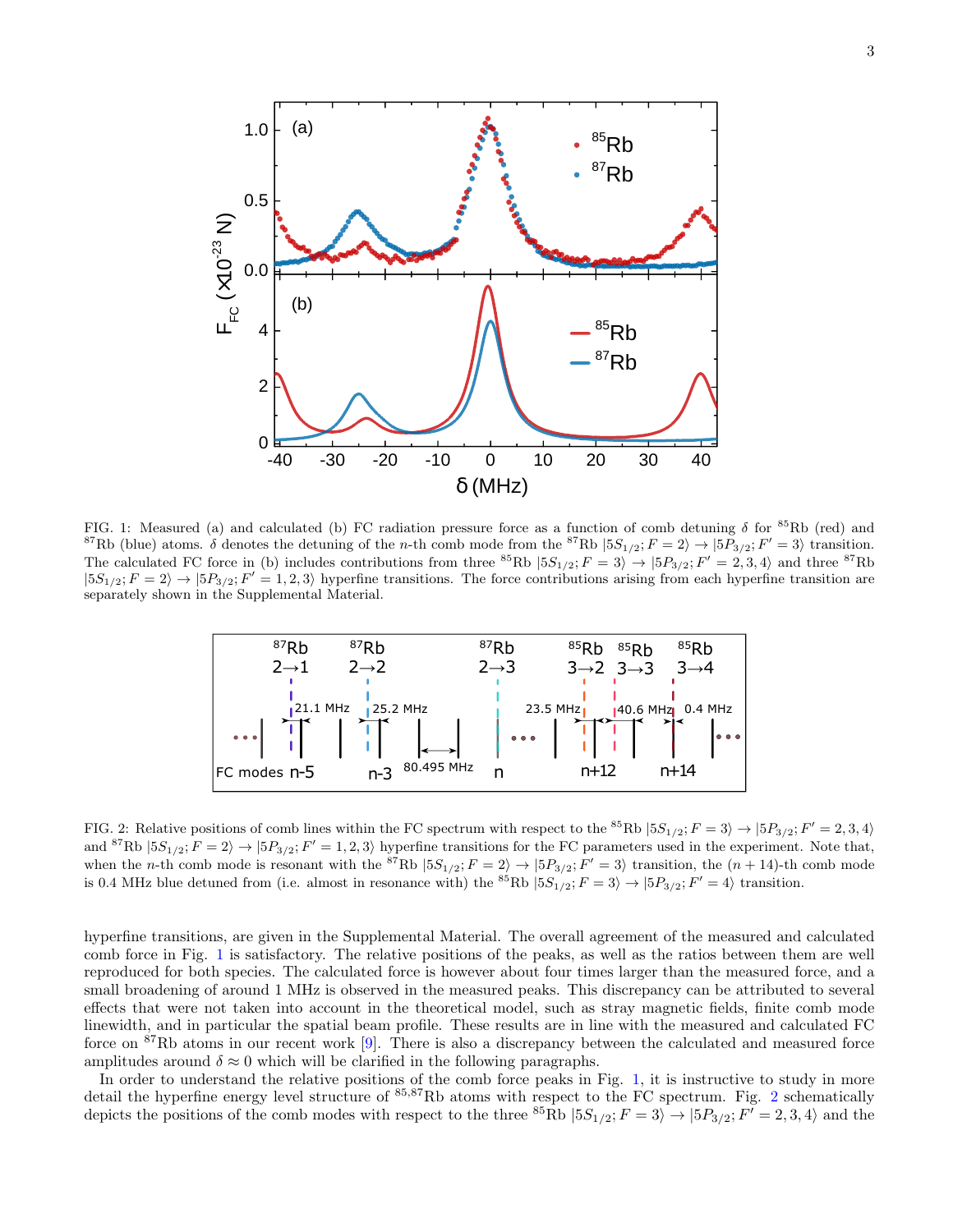three <sup>87</sup>Rb  $|5S_{1/2}$ ;  $F = 2$   $\rangle \rightarrow |5P_{3/2}$ ;  $F' = 1, 2, 3$  hyperfine transitions that are relevant for the atom-comb interaction. When the *n*-th comb mode is resonant with the <sup>87</sup>Rb  $|5S_{1/2}$ ;  $F = 2\rangle \rightarrow |5P_{3/2}$ ;  $F' = 3\rangle$  transition, the  $(n + 14)$ -th comb mode is 0.4 MHz blue detuned from the <sup>85</sup>Rb  $|5S_{1/2}$ ;  $F = 3\rangle \rightarrow |5P_{3/2}$ ;  $F' = 4\rangle$  transition. Taking into account that the natural linewidth of both hyperfine transitions is  $\Gamma = 2\pi \cdot 6.07$  MHz [\[28,](#page-9-23) [29\]](#page-9-24), the above condition ensures simultaneous excitation of the cooling transitions of both <sup>85</sup>Rb and <sup>87</sup>Rb atoms by the FC. These two excitations contribute to the FC force peak around  $\delta \approx 0$  in Fig. [1.](#page-2-0) The peak at  $\delta \approx -25.5$  MHz for <sup>87</sup>Rb is due to the  $(n-3)$ -rd mode being in resonance with the  $|5S_{1/2}$ ;  $F = 2\rangle \rightarrow |5P_{3/2}$ ;  $F' = 2\rangle$  transition, and the  $(n-5)$ -th mode in resonance with the  $|5S_{1/2}; F = 2\rangle \rightarrow |5P_{3/2}; F' = 1\rangle$  transition. For <sup>85</sup>Rb, the peak at  $\delta \approx -23.5$  MHz is due to the  $(n + 12)$ -th comb mode being in resonance with the  $|5S_{1/2}; F = 3\rangle \rightarrow |5P_{3/2}; F' = 2\rangle$  transition, whereas the peaks at  $\delta \approx -40$ MHz and  $\delta \approx 40$  MHz are due to the  $(n+13)$ -th and  $(n+12)$ -th modes, respectively, being in resonance with the  $|5S_{1/2}; F = 3\rangle \rightarrow |5P_{3/2}; F' = 3\rangle$  transition.

The largest force is obtained for both isotopes for  $\delta \approx 0$ , where simultaneous excitation of the <sup>87</sup>Rb and <sup>85</sup>Rb cooling transitions is achieved by the *n*-th and  $(n+14)$ -th comb mode, respectively. As the *n*-th and  $(n+14)$ -th comb mode intensities are approximately equal, the larger calculated FC force for <sup>85</sup>Rb compared to <sup>87</sup>Rb reflects the larger transition dipole matrix elements for this transition of  $\sqrt{3/2} \cdot 3.584 \cdot 10^{-29}$  C·m [\[29\]](#page-9-24), compared to  $\sqrt{7/6} \cdot 3.584 \cdot 10^{-29}$ C·m [\[28\]](#page-9-23) for <sup>87</sup>Rb. The actual situation is more complex, as can be seen in the experimental results, where the measured comb force for  $\delta \approx 0$  is equal for both species. Due to the circular polarization of the FC beam and the presence of stray magnetic fields, the <sup>85</sup>Rb  $|5S_{1/2}$ ;  $F = 3$ ;  $m_F = +3\rangle \rightarrow |5P_{3/2}$ ;  $F' = 4$ ;  $m_F = +4\rangle$  and <sup>87</sup>Rb  $|5S_{1/2}; F = 2; m_F = +2 \rangle \rightarrow |5P_{3/2}; F' = 3; m_F = +3 \rangle$  stretched transitions dominate all other Zeeman hyperfine transitions. As these two transitions have equal transition dipole matrix elements of  $\sqrt{1/2} \cdot 3.584 \cdot 10^{-29}$  C·m [\[28,](#page-9-23) [29\]](#page-9-24), the resulting comb force is the same for both isotopes. This effect could be accounted for in the force calculations by including all Zeeman hyperfine transitions into the optical Bloch equations, but this is rather cumbersome and beyond the scope of this paper.



<span id="page-3-0"></span>FIG. 3: Temperatures obtained by simultaneous FC cooling of  ${}^{85}Rb$  (red circles) and  ${}^{87}Rb$  (blue circles) as a function of the comb detuning.  $\delta$  denotes the detuning of the *n*-th comb mode from the <sup>87</sup>Rb  $|5S_{1/2}$ ;  $F = 2\rangle \rightarrow |5P_{3/2}$ ;  $F' = 3\rangle$  transition. The initial cloud temperatures are  $T_i=210(20)$  µK for <sup>85</sup>Rb and  $T_i=260(10)$  µK for <sup>87</sup>Rb, and the FC cooling time is  $t_{\text{FC}}=3$  ms. For <sup>85</sup>Rb the steady-state temperature, which approaches the Doppler temperature, is achieved for  $\delta \approx -\Gamma/2$ . Due to the higher initial cloud temperature for <sup>87</sup>Rb, the steady-state is not achieved during the applied cooling time leading to slightly higher measured temperatures. In general, equal temperature dependence on the comb detuning is obtained for both isotopes. The dashed line indicates the <sup>85</sup>Rb temperature calculated for the relevant experimental parameters using the relation (17) in Ref. [\[10\]](#page-9-9), i.e. the steady-state temperature obtained for the simple model of 1D FC cooling of two-level atoms.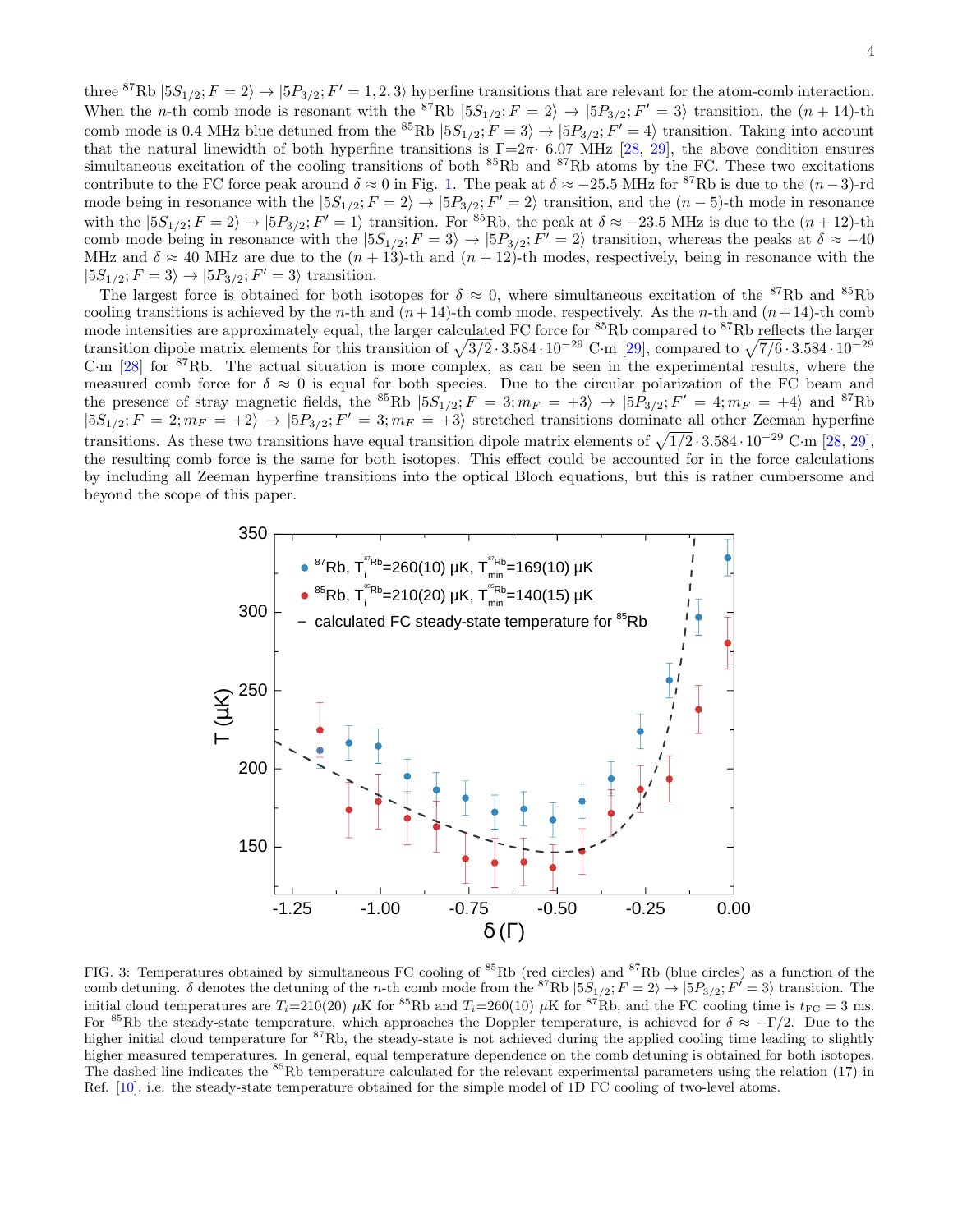FC cooling in one dimension is achieved by using two counter-propagating  $\sigma^+/\sigma^-$ -polarized beams. We first prepare the pre-cooled clouds of <sup>85</sup>Rb and <sup>87</sup>Rb atoms in a dual-species MOT. Then we turn off the MOT cooling beams and turn on the FC beams. The weak CW repumper lasers are left on, as well as the quadrupole magnetic field. Since the clouds are in the center of the quadrupole field, the magnetic field is  $B \approx 0$ . The FC beams are left on for the FC cooling time  $t_{\text{FC}}$ , after which they are switched off, and the clouds are left to expand freely for several ms. After a given expansion time, we switch on the MOT cooling beams and image the cloud fluorescence with a camera separately for each species, i.e. the measurement sequence is repeated with the same experimental parameters for each isotope. A series of alternating time-of-flight (TOF) images of <sup>85</sup>Rb and <sup>87</sup>Rb clouds are taken in this way at different expansion times. We then determine the cloud widths by fitting a Gaussian distribution to the spatial distribution of the atoms in the clouds. The obtained cloud widths as a function of expansion time  $\sigma(t)$  give an accurate measure of the cloud temperature by fitting to the expression  $\sigma(t) = \sqrt{\sigma_0^2 + \frac{k_B T}{m} t^2}$  [\[30,](#page-9-25) [31\]](#page-10-0), where  $\sigma_0$  is the cloud width at  $t = 0$  (when the FC beams are switched off),  $k_B$  is the Boltzmann constant, m is the atomic mass, and T is the cloud temperature. We repeat the measurement sequence 10 times and average the results to obtain the average temperature and its statistical uncertainty. Temperatures obtained by FC cooling of <sup>85</sup>Rb and <sup>87</sup>Rb as a function of comb detuning are shown in Fig. [3.](#page-3-0) The total power of the FC beams on the atoms is 20 mW with a beam size (FWHM) of 2.7 mm, resulting in the power and intensity per comb mode of 0.6  $\mu$ W and 7.2  $\mu$ W/cm<sup>2</sup>, respectively. The FC cooling time is  $t_{\text{FC}} = 3$  ms and TOF images are taken for expansion times between 6-11 ms. The initial cloud temperatures of  $T_i = 210(20) \mu K$  for <sup>85</sup>Rb and  $T_i = 260(10) \mu K$  for <sup>87</sup>Rb are chosen in order to make the data for the two isotopes clearly distinguishable on the graph. For the same cloud initial temperatures  $T_i$ , the measured FC cooling temperatures for the two isotopes (as a function of comb detuning) would overlap within the measurement error. The measured temperatures approach the initial cloud temperatures for large comb detunings. FC cooling is observed for both isotopes when there is a mode in the comb spectrum that is red detuned from a cooling transition, i.e. when the *n*-th comb mode is red detuned from the <sup>87</sup>Rb  $|5S_{1/2}$ ;  $F = 2\rangle \rightarrow |5P_{3/2}$ ;  $F' = 3\rangle$  transition, and simultaneously the  $(n+14)$ -th comb mode is red detuned from the <sup>85</sup>Rb  $|5S_{1/2}; F = 3\rangle \rightarrow |5P_{3/2}; F' = 4\rangle$  transition. The dashed line in Fig. [3](#page-3-0) indicates the steady-state 1D FC cooling temperature for the case of two-level atoms. The data is calculated using relation (17) from Ref. [\[10\]](#page-9-9), and using relevant experimental parameters. The following parameters are used: <sup>85</sup>Rb  $|5S_{1/2}$ ;  $F = 3\rangle \rightarrow |5P_{3/2}$ ;  $F' = 4\rangle$  transition dipole matrix element of  $\sqrt{3/2} \cdot 3.584 \cdot 10^{-29}$  C·m,  $\Gamma = 2\pi$ · 6.07 MHz, pulse electric field amplitude  $E_0 = 0.9 \cdot 10^5$  V/m, pulse duration  $T_P = 300$  fs, pulse area  $\theta = \pi/78$ , and  $f_{\text{rep}} = 80.495 \text{ MHz}$ . The agreement between the measured  ${}^{85}\text{Rb}$  temperatures and the 1D FC cooling temperatures calculated for the simple two-level atom model is quite satisfactory. In line with the expectations, deviations of the two temperatures are observed due to heating when the comb detuning approaches 0, i.e. when the comb mode approaches resonance.

The lowest temperature is observed for  $\delta \approx -\Gamma/2$ , and approaches the Doppler temperature (145.57  $\mu$ K [\[29\]](#page-9-24)) for <sup>85</sup>Rb. The lowest measured temperature for <sup>87</sup>Rb in Fig. [3](#page-3-0) is slightly higher than the Doppler temperature due to the higher initial temperature. In this case the steady state temperature is not yet reached after the FC cooling time. This is illustrated in Fig. [4](#page-5-0) where <sup>85</sup>Rb and <sup>87</sup>Rb FC cooling temperatures are shown as a function of the FC cooling time  $t_{FG}$ . The initial cloud temperatures are  $T_i = 231(16) \mu K$  for  ${}^{85}$ Rb and  $T_i = 262(8) \mu K$  for <sup>87</sup>Rb. Temperatures are measured for  $\delta = -\Gamma/2$ , i.e. for the n-th comb mode 3 MHz red detuned from the <sup>87</sup>Rb  $|5S_{1/2}; F = 2\rangle \rightarrow |5P_{3/2}; F' = 3\rangle$  transition and the  $(n + 14)$ -th comb mode 2.6 MHz red detuned from the <sup>85</sup>Rb  $|5S_{1/2}; F=3\rangle \rightarrow |5P_{3/2}; F'=4\rangle$  transition. The cloud temperatures decrease from the initial value  $T_i$  prepared in the MOT phase, and approach the Doppler limit after a few ms of FC cooling. As expected, the steady state temperature is reached sooner when increasing the comb mode intensity and lowering the initial cloud temperature.

The solid lines in Fig. [4](#page-5-0) represent the theoretical estimates for the dependence of the cloud temperatures on the FC cooling time. The estimates are based on a simple model in which the excitation by the comb mode responsible for cooling is considered a CW laser (of the same frequency), and the atomic system is considered a two-level system. The model relies on determining the time evolution of the cloud atomic velocity distribution by solving the Fokker-Planck equation for different interaction times, with the radiation pressure force and the diffusion coefficient calculated using standard low-intensity theory for two-level atoms in one dimension (see for example Ref. [\[32\]](#page-10-1); more details on the model can be found in Ref. [\[9\]](#page-9-8)). For the theoretical results shown in Fig. [4](#page-5-0) the following parameters were used: CW laser intensity of 7.2  $\mu$ W/cm<sup>2</sup>  $\sqrt{ }$ (which corresponds to the intensity per comb mode), transition dipole matrix elements  $\overline{3/2} \cdot 3.584 \cdot 10^{-29}$  C·m and  $\sqrt{7/6} \cdot 3.584 \cdot 10^{-29}$  C·m for  ${}^{85}$ Rb and  ${}^{87}$ Rb, respectively, and  $\delta = -\Gamma/2$ . This simple model well describes the behavior of the measured temperatures, confirming the analogy between FC and CW laser cooling, in line with the results of our previous work [\[9\]](#page-9-8). The minimum temperature observed in our FC cooling experiment is limited by the low comb mode intensity. For higher comb mode intensities, it should be possible to achieve sub-Doppler temperatures as well as FC cooling directly from a room temperature atomic gas [\[10\]](#page-9-9).

In conclusion, we have demonstrated simultaneous cooling of  ${}^{85}$ Rb and  ${}^{87}$ Rb atoms by using two comb modes from the same FC spectrum. Simultaneous cooling of two types of atoms does not affect the cooling of each type,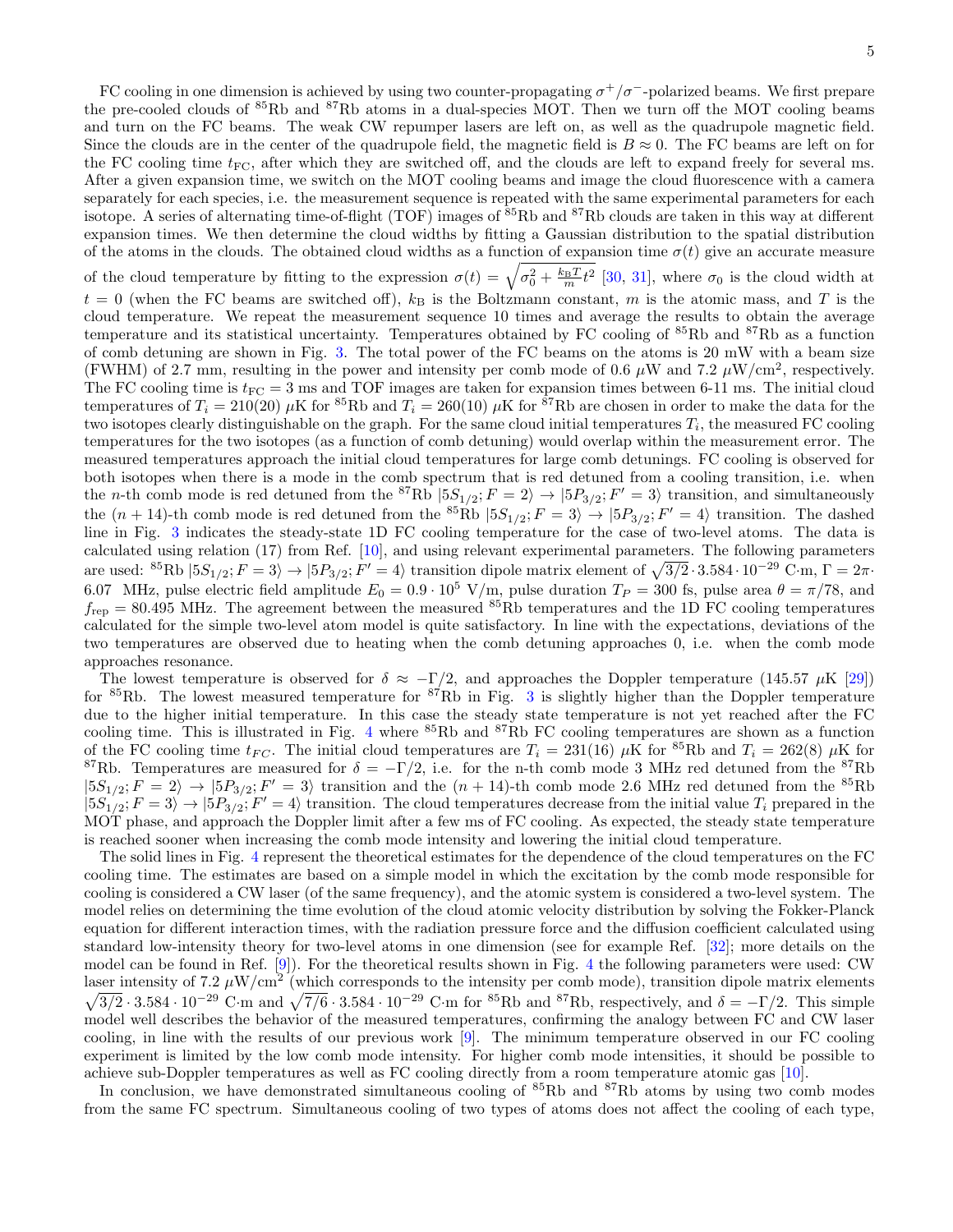

<span id="page-5-0"></span>FIG. 4: Temperatures obtained by simultaneous FC cooling of  ${}^{85}Rb$  (red circles) and  ${}^{87}Rb$  (blue circles) as a function of FC cooling time  $t_{FC}$ . The initial cloud temperatures are  $T_i = 231(16) \mu K$  for  ${}^{85}Rb$  and  $T_i = 262(8) \mu K$  for  ${}^{87}Rb$ , with comb detuning  $\delta = -\Gamma/2$ . As the FC cooling time is increased, the cloud temperature decreases from the initial value  $T_i$  prepared in the MOT phase and approaches the Doppler limited steady-state temperature on the time scale of a few ms. Solid lines represent the theoretical estimate for the dependence of the cloud temperature on the FC cooling time (see text for details of the model).

which can be seen from the comparison of FC cooling of <sup>87</sup>Rb in the case of dual-species cooling (this work) and single-species cooling (Ref. [\[9\]](#page-9-8)). In addition, we see no evidence that the action of other comb modes within the FC spectrum deteriorates the final FC cooling temperature. The minimum observed temperature is limited by the comb mode intensity. We confirm the analogy between simultaneous laser cooling of multiple atomic species using a FC and multiple independent CW lasers, in line with Ref. [\[9\]](#page-9-8), thus verifying the potential application of the FC for simultaneous multi-channel cooling. We believe that the results of this work, together with the advances in novel frequency comb technology that would allow chip-based FCs with significantly increased power per comb line, should contribute to the development of multi-species AIs for space applications. In addition, we foresee the application of the results of our work in the experimental investigations of multi-atom interactions and creation of multi-species cold molecules.

## Acknowledgments

The authors acknowledge support from the Croatian Science Foundation (Project Frequency comb cooling of atoms - IP-2018-01-9047). F. Schmid acknowledges support from the Deutscher Akademischer Austauschdienst (DAAD) and the Croatian Ministry of Science and Education under the German-Croatian bilateral project. The authors thank T. Udem for reading the manuscript and providing constructive comments. In addition, the authors acknowledge Neven Santic for early contribution to the development of cold atoms experiment and Ivor Krešić for the early contribution to the development of theoretical models, as well as Grzegorz Kowzan and Piotr Masowski for their contribution to the frequency comb stabilization.

# SUPPLEMENTAL MATERIAL

# Dual-species magneto-optical trap

We simultaneously trap and cool  ${}^{85}$ Rb and  ${}^{87}$ Rb atoms in a dual-species magneto-optical trap (MOT) generated in a stainless steel chamber with a typical vacuum pressure of  $\approx 10^{-8}$  mbar. Standard rubidium dispensers (SAES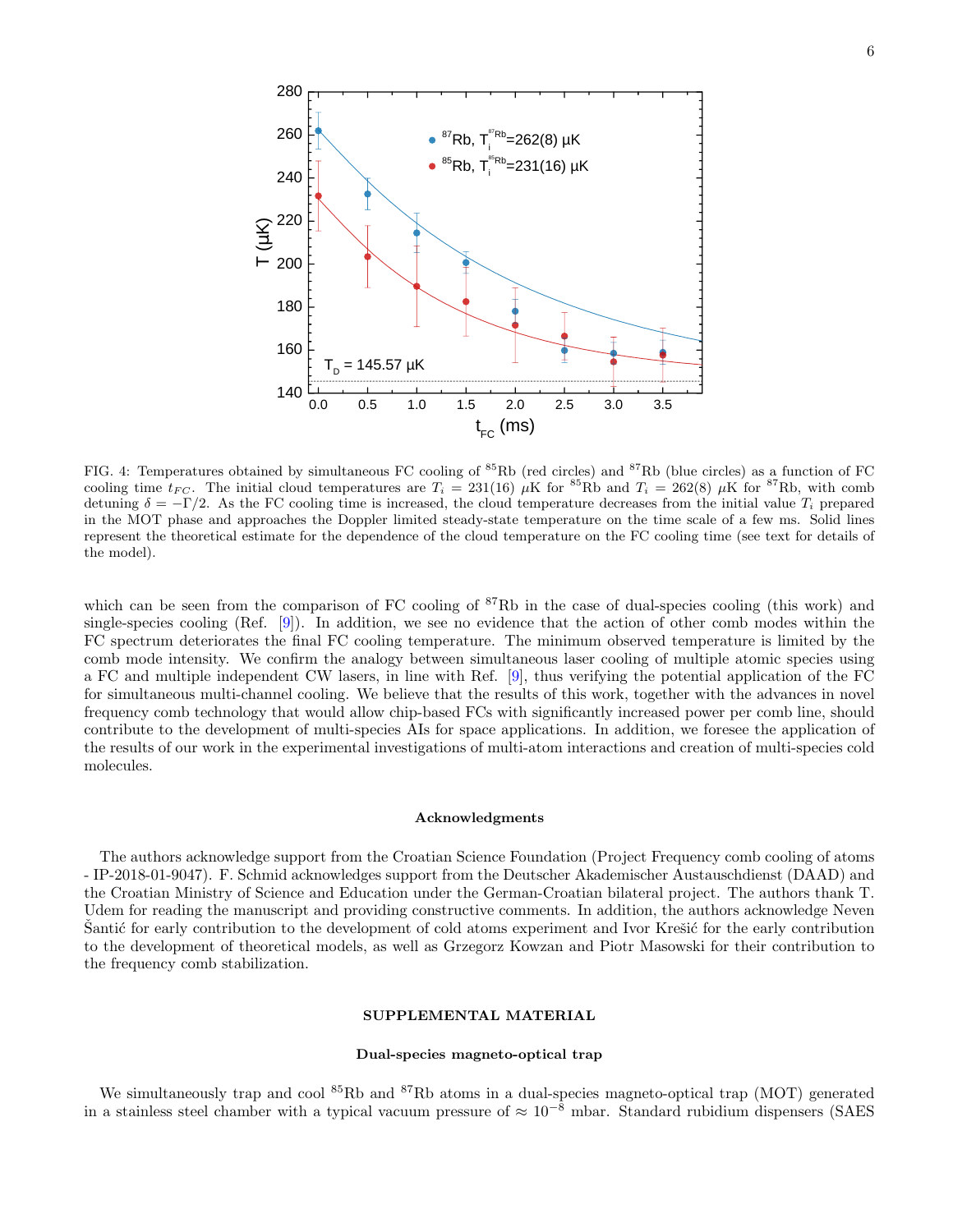getters) are used as a source of <sup>85</sup>Rb and <sup>87</sup>Rb atoms in natural abundances. A quadrupole magnetic field gradient is generated by a pair of coils in the anti-Helmholtz configuration, with a typical field gradient of 11.3  $G/cm$ . To suppress stray magnetic fields three additional pairs of Helmholtz coils are used.

The frequencies of the two cooling transitions  $(|5S_{1/2}; F = 3\rangle \rightarrow |5P_{3/2}; F' = 4\rangle$  for  ${}^{85}Rb$  and  $|5S_{1/2}; F = 2\rangle \rightarrow$  $|5P_{3/2}; F' = 3\rangle$  for <sup>87</sup>Rb) differ by 1126 MHz [\[28,](#page-9-23) [29\]](#page-9-24). In order to cool and trap both species simultaneously, four independent frequency stabilized continuous-wave (CW) lasers are employed, one cooling and one repumper laser for each species. Schematic diagram of the optical setup used in the experiment is shown in Fig. [5.](#page-6-0)



<span id="page-6-0"></span>FIG. 5: Schematic diagram of the optical setup used in the experiment. Dual-species MOT relies on four independent frequencystabilized CW lasers, one cooling and one repumper laser for each species. Cooling and repumper beams are arranged in a standard six-beam configuration, which together with a quadrupole magnetic field (produced by a pair of anti-Helmholtz coils) creates the trapping potential for both species. Anti-Helmholtz coils (not shown in the Figure for clarity) are placed on the opposite sides of the chamber in the xy plane. The cooling laser beams (red) for both species are delivered through a single optical fiber. The repumper laser beams (blue) for both species are delivered with a separate optical fiber. Cooling and repumper laser beams are first combined on a polarizing beam splitter, after which they are divided into six independent beams and directed to the center of the MOT. The power of the beams after each division stage is indicated (in red for cooling lasers and blue for repumper lasers) with respect to the initial power at the fiber outputs. The FC beams, arranged in the counter-propagating configuration, propagate in the horizontal (xy) plane at an angle of 45 degrees to the MOT beams. When the FC radiation pressure force is measured, one FC beam is blocked with a beam stopper. AOM - acousto-optic modulator;  $\lambda/2$  - half-wave plate;  $\lambda/4$  quarter-wave plate.

The laser system for cooling <sup>87</sup>Rb consists of an external cavity diode laser (ECDL, Moglabs CEL002) which is used as a master laser for injection-locking a solitary laser diode [\[33–](#page-10-2)[35\]](#page-10-3). This allows accessing the higher output power of a solitary diode compared to an ECDL, while the spectral characteristics are completely determined by the master laser. The master laser is stabilized to the  ${}^{87}$ Rb cooling transition using polarization spectroscopy [\[36\]](#page-10-4). A linewidth (FWHM) of about 100 kHz is measured from a beat note with the frequency comb (FC) [\[26\]](#page-9-21).

For cooling <sup>85</sup>Rb, an ECDL (Toptica DL100) is used and stabilized to the <sup>85</sup>Rb cooling transition using the Zeeman modulation technique. A linewidth (FWHM) of around  $600 \text{ kHz}$  is obtained from a beat note with the more stable  ${}^{87}\text{Rb}$ ECDL master laser. The frequencies of both cooling lasers are controlled using acousto-optic modulators (AOMs).

Two additional ECDLs (Toptica DL100) are used as repumper lasers. The laser for repumping <sup>87</sup>Rb atoms from the  $|5S_{1/2}; F = 1\rangle$  ground hyperfine level is stabilized to the crossover peak arising from the  $|5S_{1/2}; F = 1\rangle \rightarrow |5P_{3/2}; F' = 1\rangle$ 1) and  $|5S_{1/2}; F = 1\rangle \rightarrow |5P_{3/2}; F' = 2\rangle$  transitions by using direct modulation of the laser current. The frequency is then shifted to match the  $|5S_{1/2}; F = 1\rangle \rightarrow |5P_{3/2}; F' = 2\rangle$  transition using an AOM. Similarly, the laser for repumping <sup>85</sup>Rb atoms from the  $|5S_{1/2}; F = 2\rangle$  ground hyperfine level is stabilized to the crossover peak arising from the  $|5S_{1/2}; F = 2\rangle \rightarrow |5P_{3/2}; F' = 1\rangle$  and  $|5S_{1/2}; F = 2\rangle \rightarrow |5P_{3/2}; F' = 2\rangle$  transitions by using direct modulation of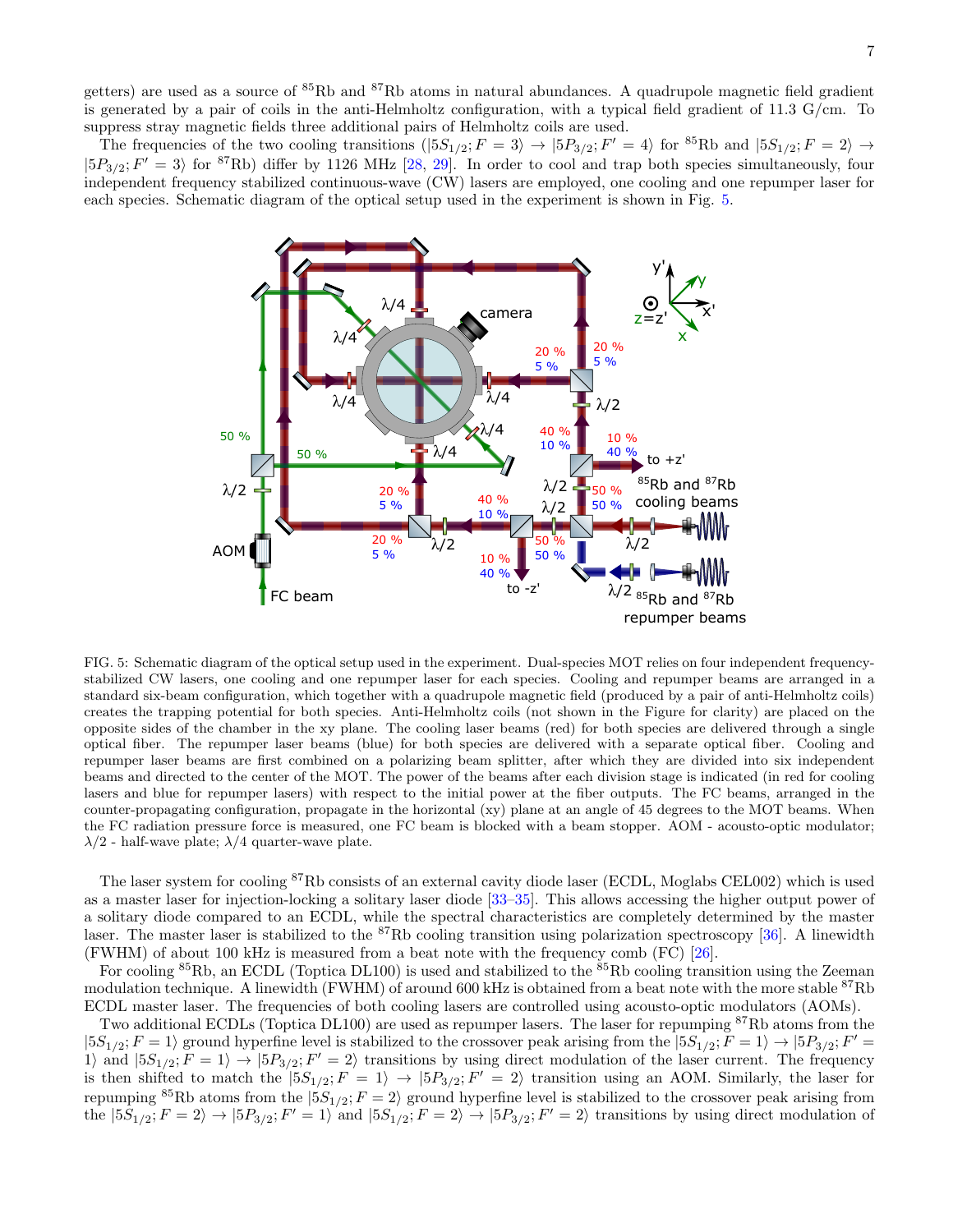the laser current, and the frequency is then shifted to match the  $|5S_{1/2}; F = 2\rangle \rightarrow |5P_{3/2}; F' = 3\rangle$  transition using an AOM.

To ensure that the <sup>85</sup>Rb and <sup>87</sup>Rb MOTs are well overlapped, the cooling beams for both species are delivered through a single optical fiber. The repumping laser beams for both species are delivered with a separate optical fiber. The cooling (repumping) laser powers at the fiber outputs are  $27(2.8)$  mW and  $40(2.2)$  mW for  $85Rb$  and  $87Rb$ , respectively. Cooling and repumper laser beams are first combined on a polarizing beam splitter, after which they are divided into six independent beams (three pairs of counter-propagating  $\sigma^+/\sigma^-$  -polarized beams) and directed to the center of the MOT. The power of the beams after each division stage is indicated in Fig. [5](#page-6-0) (red for cooling lasers and blue for repumper lasers) with respect to the initial power at the fiber outputs. The beams have a Gaussian spatial profile with a size (FWHM) of 12 mm.

Loading of the cold atomic clouds and fine-tuning of the cloud temperatures is achieved in two stages. In the first stage, atoms are loaded for a duration of 1.3 s. The detunings of both cooling lasers are chosen to maximize the number of atoms in the MOT. In the second stage, with a duration of 0.1 ms, the cooling lasers are tuned closer to the atomic resonance in order to increase the cloud temperatures while keeping the atom numbers constant. In this way it is possible to simultaneously load  $\approx 1 \cdot 10^6$  <sup>85</sup>Rb atoms and  $\approx 3 \cdot 10^6$  <sup>87</sup>Rb atoms with a temperature that can be fine-tuned in the range of 200-300  $\mu$ K. In typical experimental conditions, we obtain two clouds of cold  $^{85}$ Rb and <sup>87</sup>Rb atoms with typical  $1/e^2$  radii of  $\approx 0.8$  mm, whose centers of mass overlap to within 5 % of their radii.



<span id="page-7-0"></span>FIG. 6: Loading curves for single-species <sup>87</sup>Rb (blue) and <sup>85</sup>Rb (red) MOTs, and for a dual-species <sup>87</sup>Rb/<sup>85</sup>Rb (green) MOT. For clarity, the <sup>85</sup>Rb cooling and repumping lasers are switched on with a 10 s delay.

In Fig. [6](#page-7-0) we show the measured loading curves in the case of single-species  ${}^{87}Rb$  (blue) and  ${}^{85}Rb$  (red) MOTs, and in the case of a dual-species  ${}^{87}Rb/{}^{85}Rb$  (green) MOT. For clarity, the  ${}^{85}Rb$  cooling and repumping lasers are switched on with a 10 s delay. The loading curves are measured by imaging the fluorescence of the cold clouds with a camera (IDS, UI-3240CP-NIR-GL) and subsequently integrating over the acquired images.

Note that the total number of trapped atoms in the dual-species MOT (at a loading time of 20 s) is smaller than the sum of the numbers of atoms in the single-species <sup>87</sup>Rb and <sup>85</sup>Rb MOTs. In the case of the dual-species MOT, trap losses are increased with respect to the single-species MOTs due to atomic collisions between different trapped species. Similar results were observed in Ref. [\[37\]](#page-10-5).

### Theoretical model for the FC radiation pressure force calculation

The FC radiation pressure force is calculated numerically by solving the optical Bloch equations that describe the excitation of six-level  $85,87Rb$  atoms by the FC [\[27\]](#page-9-22) and subsequently using the Ehrenfest theorem [\[10,](#page-9-9) [38\]](#page-10-6).

The six-level atomic system is comprised of two  $5S_{1/2}$  hyperfine ground levels ( $F = 2$ , 3 for <sup>85</sup>Rb and  $F = 1$ , 2 for <sup>87</sup>Rb) and four  $5P_{3/2}$  hyperfine excited levels ( $F' = 1, 2, 3, 4$  for  $85Rb$  and  $F' = 0, 1, 2, 3$  for  $87Rb$ ).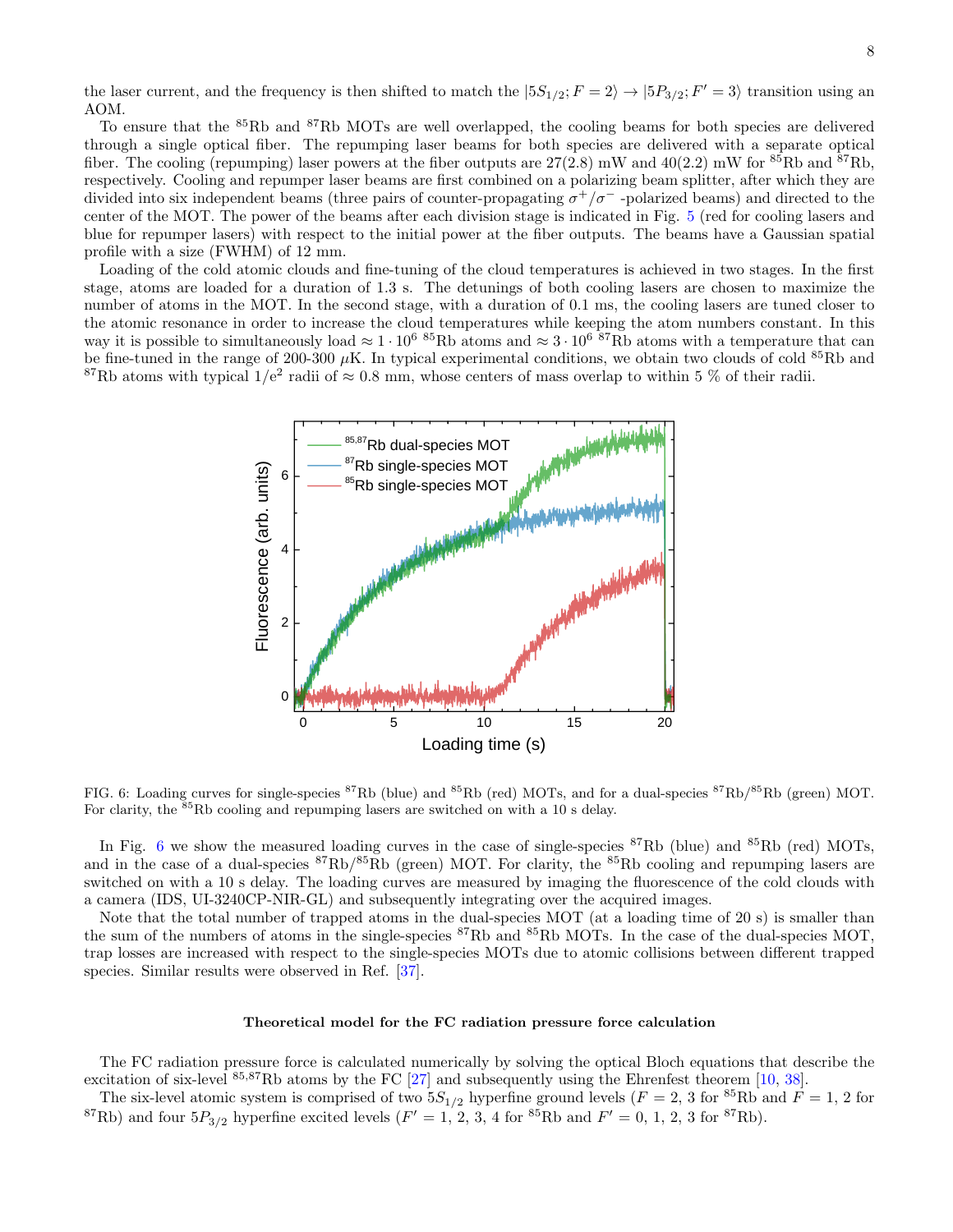The pulse train, i.e. the FC, electric field is given by [\[39\]](#page-10-7):

$$
E_T(t) = \left[\sum_{n=0}^{N} \mathcal{E}(t - nT_R)e^{in\Phi_R}\right]e^{i\omega_L t},\tag{1}
$$

where N is a large integer (order of 10<sup>6</sup>),  $\mathcal{E}(t) = E_0 \sech(1.763t/T_p)$  is the single pulse envelope,  $T_p$  is the pulse length,  $T_R$  is the laser repetition period,  $\Phi_R$  is the roundtrip phase acquired by the pulse within the laser cavity, and  $\omega_L$  is the central laser frequency. The laser spectrum is centered at  $\omega_L + \Phi_R/T_R$ . In addition to the pulse train electric field (FC beam), we include a CW laser with amplitude  $E_{cw}$  to model the repumper laser which is left on during the interaction of the atoms with the FC.

A system of 21 coupled differential equations for the slowly varying density matrix  $\rho_{ij}$  (i, j = 1-6) components is obtained and solved numerically for each species. The atomic level populations are given by the diagonal density matrix elements, whereas off-diagonal elements represent the coherences. Due to the presence of CW repumper light, optical pumping to the  $F = 2$  level for <sup>85</sup>Rb and  $F = 1$  level for <sup>87</sup>Rb is prevented and a steady state is achieved after interaction with less than 30 pulses. To calculate the steady state values of an optical coherence, we average the solution for a pulse train consisting of 150 pulses over the duration of the final 5 pulses.

The force is given by [\[38\]](#page-10-6):

$$
F_{FC} = \hbar k \sum_{i,j} \left( \Omega_{i,j} \text{Im}(\rho_{ij}) \right),\tag{2}
$$

where k is the wavenumber,  $\hbar$  is the reduced Planck constant,  $\Omega_{i,j}$  are the effective on-resonance Rabi frequencies, and  $\rho_{ij}$  are the optical coherences of the relevant  $|5S_{1/2}; F = i\rangle \rightarrow |5P_{3/2}; F' = j\rangle$  hyperfine transitions. The effective on-resonance Rabi frequency is given by  $\Omega_{ij} = \mu_{ij} E_{\text{comb}}^{\text{eff}}/\hbar$ , where  $\mu_{ij}$  is the transition dipole matrix element of the  $F = i \rightarrow F' = j$  hyperfine transition, and  $E_{\text{comb}}^{\text{eff}}$  is the effective electric field amplitude of a single comb mode resonant with the  $F = i \rightarrow F' = j$  transition. As all modes participating in the comb-atom interactions are close in frequency, the power of the comb modes relevant for the FC force calculation can be taken as equal. The Rabi frequencies of the relevant transitions differ solely due to different transition dipole matrix elements.



<span id="page-8-0"></span>FIG. 7: Calculated FC radiation pressure force as a function of comb detuning  $\delta$  for <sup>85</sup>Rb (a) and <sup>87</sup>Rb (b) atoms.  $\delta$  denotes detuning of the *n*-th comb mode from the <sup>87</sup>Rb  $|5S_{1/2}$ ;  $F = 2\rangle \rightarrow |5P_{3/2}$ ;  $F' = 3\rangle$  transition. The calculated FC forces include contributions from three <sup>85</sup>Rb  $|5S_{1/2}$ ;  $F = 3\rangle \rightarrow |5P_{3/2}$ ;  $F' = 2, 3, 4\rangle$  and three <sup>87</sup>Rb  $|5S_{1/2}$ ;  $F = 2\rangle \rightarrow |5P_{3/2}$ ;  $F' = 1, 2, 3\rangle$ hyperfine transitions. The force contributions are shown separately for each hyperfine transition.

The calculated FC forces presented in Fig. 1(b) in the main text include contributions from three  ${}^{85}Rb |5S_{1/2}; F =$  $3\rangle \rightarrow |5P_{3/2}; F' = 2, 3, 4\rangle$  and three <sup>87</sup>Rb  $|5S_{1/2}; F = 2\rangle \rightarrow |5P_{3/2}; F' = 1, 2, 3\rangle$  hyperfine transitions excited by nearresonant comb modes. Other non-resonant comb modes do not contribute to the FC force (see e.g. Refs. [\[7,](#page-9-5) [9,](#page-9-8) [40\]](#page-10-8)).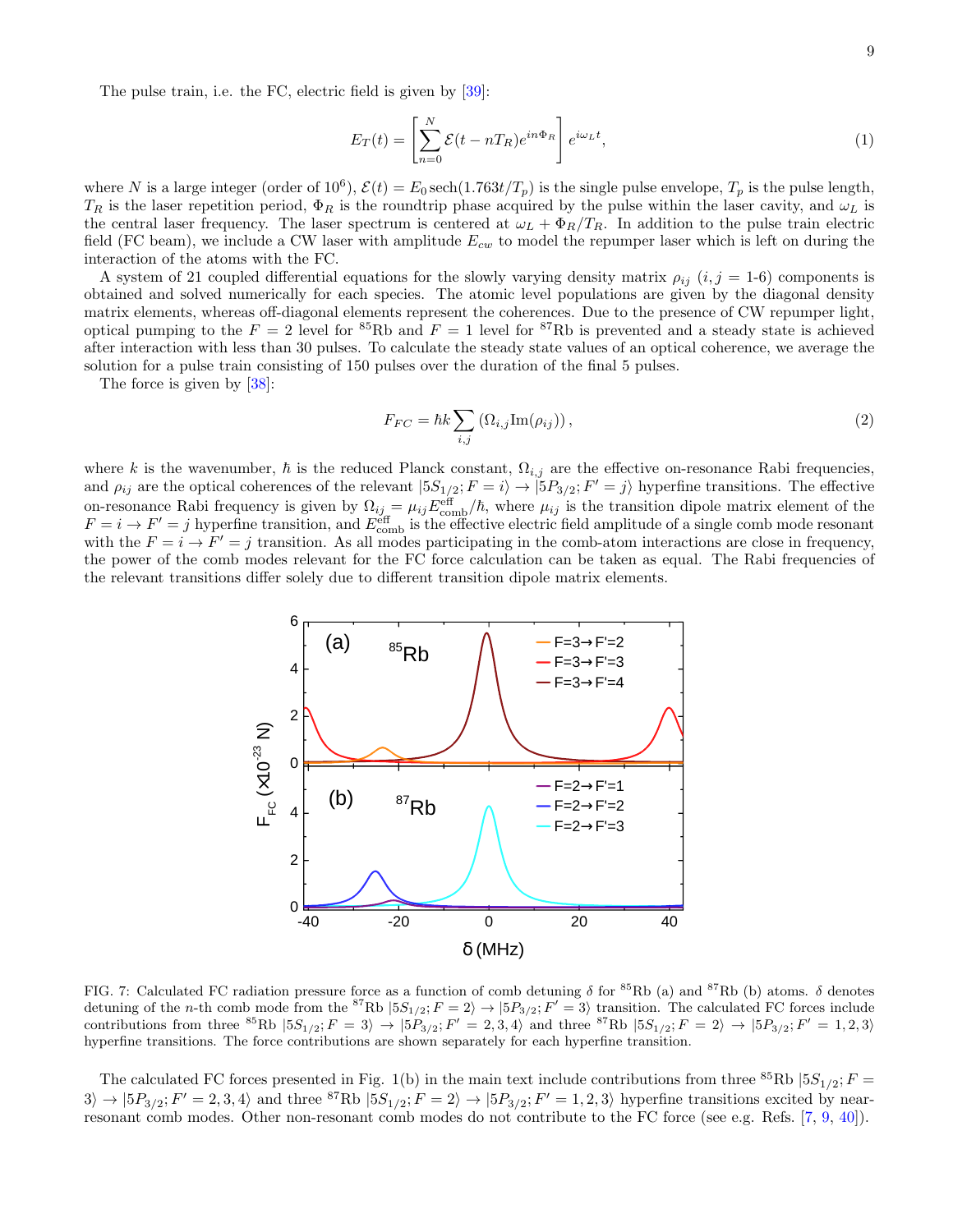The FC force exerted on <sup>87</sup>Rb atoms arises for the *n*-th comb mode being resonant with the  $|5S_{1/2}; F = 2\rangle \rightarrow$  $|5P_{3/2}; F' = 3\rangle$  transition, the  $(n-3)$ -rd comb mode with the  $|5S_{1/2}; F = 2\rangle \rightarrow |5P_{3/2}; F' = 2\rangle$  transition, and the  $(n-5)$ -th comb mode with the  $|5S_{1/2}$ ;  $F = 2\rangle \rightarrow |5P_{3/2}$ ;  $F' = 1\rangle$  transition (see Fig. 2 in the main text). Following the above, the FC force on a single  $\frac{87}{R}$ b atom is given by

$$
F_{FC} = kE_{\rm comb}^{\rm eff} \left(\mu_{23} \text{Im}(\rho_{23}) + \mu_{22} \text{Im}(\rho_{22}) + \mu_{21} \text{Im}(\rho_{21})\right). \tag{3}
$$

Here,  $\mu_{23} = \sqrt{7/6} \cdot 3.584 \cdot 10^{-29}$  C·m,  $\mu_{22} = \sqrt{5/14} \mu_{23}$ , and  $\mu_{21} = \sqrt{1/14} \mu_{23}$  [\[28\]](#page-9-23).

The FC force exerted on the <sup>85</sup>Rb atoms arises for the  $(n+14)$ -th comb mode being resonant with the  $|5S_{1/2}; F =$  $3\rangle \rightarrow |5P_{3/2}; F' = 4\rangle$  transition, the  $(n + 12)$ -th comb mode with the  $|5S_{1/2}; F = 3\rangle \rightarrow |5P_{3/2}; F' = 2\rangle$  transition, and the  $(n+13)$ -th and  $(n+12)$ -th comb modes in resonance with the  $|5S_{1/2}; F = 3\rangle \rightarrow |5P_{3/2}; F' = 3\rangle$  transition (see Fig. 2 in the main text). The FC force is given by:

$$
F_{FC} = kE_{\rm comb}^{\rm eff} \left(\mu_{34} \text{Im}(\rho_{34}) + \mu_{33} \text{Im}(\rho_{33}) + \mu_{32} \text{Im}(\rho_{32})\right). \tag{4}
$$

Here,  $\mu_{34} = \sqrt{3/2} \cdot 3.584 \cdot 10^{-29}$  C·m,  $\mu_{33} = \sqrt{35/81} \mu_{34}$ , and  $\mu_{32} = \sqrt{10/81} \mu_{34}$  [\[29\]](#page-9-24).

Coupling of the FC to the  $F = 1$  (<sup>87</sup>Rb) and  $F = 2$  (<sup>85</sup>Rb) ground levels is neglected because the majority of the population is in the  $F = 2 \left( \frac{87}{Rb} \right)$  and  $F = 3 \left( \frac{85}{Rb} \right)$  levels due to the presence of a repumper laser. The FC force accelerates the atoms, but their acquired velocity is small, so the Doppler shift and broadening are neglected.

The calculated radiation pressure force induced on the  $85,87Rb$  atoms due to the FC excitation, shown in Fig. 1(b) in the main text, is the total force obtained by summing the contributions from three hyperfine transitions. These contributions are shown in Fig. [7](#page-8-0) for  ${}^{85}Rb$  (a) and  ${}^{87}Rb$  (b) atoms. For the simulation the following parameters are used:  $E_0 = 0.9 \times 10^5$  V/m,  $T_p = 300$  fs,  $1/T_R = 80.495$  MHz and  $\Phi_R = 0$ ,  $E_{\text{comb}}^{\text{eff}} = 5$  V/m for the FC beam. Scanning of the comb spectrum, i.e. changing of the comb detuning  $\delta$ , is achieved in the simulations by tuning the central laser frequency  $\omega_L$  [\[41\]](#page-10-9). For the CW beams a field amplitude of  $E_{cw} = 40 \text{ V/m}$  is used.

- <span id="page-9-0"></span>[1] J. Ye, H. Schnatz, and L. W. Hollberg, [IEEE J. Sel. Top. Quantum Electron 9, 1041 \(2003\).](doi: 10.1109/JSTQE.2003.819109)
- <span id="page-9-1"></span>[2] N. Picque and T.W. Hänsch, [Nature Photonics 13, 146 \(2019\).](https://doi.org/10.1038/s41566-018-0347-5)
- <span id="page-9-2"></span>[3] P. Maslowski P., K. C. Cossel, A. Foltynowicz, and J. Ye J. [Cavity-Enhanced Direct Frequency Comb Spectroscopy \(2014\).](https://link.springer.com/book/10.1007/978-3-642-40003-2)
- <span id="page-9-3"></span>[4] G. Maltese, M. I. Amanti, F. Appas, et al., [npj Quantum Inf. 6, 13 \(2020\).](https://doi.org/10.1038/s41534-019-0237-9)
- <span id="page-9-4"></span>[5] D. Kielpinski, [Phys. Rev. A 73, 063407 \(2006\).](https://doi.org/10.1103/PhysRevA.73.063407)
- <span id="page-9-6"></span>[6] J. Davila-Rodriguez, A. Ozawa, T. W. Hänsch, and T. Udem, [Phys. Rev. Lett. 116, 043002 \(2016\).](https://doi.org/10.1103/PhysRevLett.116.043002)
- <span id="page-9-5"></span>[7] A. M. Jayich, X. Long, and W. C. Campbell, [Phys. Rev. X 6, 041004 \(2016\).](https://doi.org/10.1103/PhysRevX.6.041004)
- <span id="page-9-7"></span>[8] M. Ip, A. Ransford, A. M. Jayich, X. Long, C. Roman, and W. C. Campbell, [Phys. Rev. Lett. 121, 043201 \(2018\).](https://journals.aps.org/prl/abstract/10.1103/PhysRevLett.121.043201)
- <span id="page-9-8"></span>[9] N. Šantić, D. Buhin, D. Kovačić, I. Krešić, D. Aumiler and T. Ban, [Scientific Reports 6, 2510 \(2019\).](https://doi.org/10.1038/s41598-018-38319-3)
- <span id="page-9-9"></span>[10] D. Aumiler and T. Ban, [Phys. Rev. A 85, 063412 \(2012\).](https://doi.org/10.1103/PhysRevA.85.063412)
- <span id="page-9-10"></span>[11] A. Bonnin, N. Zahzam, Y. Bidel, and A. Bresson, [Phys. Rev. A 88, 043615 \(2013\).](https://journals.aps.org/pra/abstract/10.1103/PhysRevA.88.043615)
- [12] L. Zhou, S. Long, B. Tang, X. Chen, F. Gao, W. Peng, W. Duan, J. Zhong, Z. Xiong, J. Wang, Y. Zhang, and M. Zhan, [Phys. Rev. Lett. 115, 013004 \(2015\).](https://doi.org/10.1103/PhysRevLett.115.013004)
- <span id="page-9-11"></span>[13] J. Williams, S. Chiow, N. Yu, and H. M¨uller, [New J. Phys. 18 025018 \(2016\).](https://doi.org/10.1088/1367-2630/18/2/025018)
- <span id="page-9-12"></span>[14] T. Schuldt, C. Schubert, M. Krutzik, et al., [Exper. Astron. 39 167 \(2015\).](https://doi.org/10.1007/s10686-014-9433-y)
- <span id="page-9-13"></span>[15] A. Bonnin, C. Diboune, N. Zahzam, Y. Bidel, M. Cadoret, and A. Bresson, [Appl. Phys. B 124, 181 \(2018\).](https://doi.org/10.1007/s00340-018-7051-5)
- <span id="page-9-14"></span>[16] T. J. Kippenberg, R. Holzwarth, ans S. A. Diddams, [Science 332, 555 \(2011\).](https://doi.org/10.1126/science.1193968)
- [17] T. Tanabe, S. Fujii and R. Suzuki, [Jpn. J. Appl. Phys. 58 SJ0801 \(2019\).](https://doi.org/10.7567/1347-4065/ab2aca)
- <span id="page-9-15"></span>[18] A. A. Savchenkov, D. Eliyahu, W. Liang, V. S. Ilchenko, J. Byrd, A. B. Matsko, D. Seidel, and L. Maleki, [Optics Letters](https://doi.org/10.1364/OL.38.002636) [38, 2636 \(2013\).](https://doi.org/10.1364/OL.38.002636)
- <span id="page-9-16"></span>[19] G. Modugno, M. Modugno, F. Riboli, G. Roati, and M. Inguscio, [Phys. Rev. Lett. 89, 190404 \(2002\).](https://doi.org/10.1103/PhysRevLett.89.190404)
- [20] H. Hara, Y. Takasu, Y. Yamaoka, J. M. Doyle, and Y. Takahashi [Phys. Rev. Lett. 106, 205304 \(2011\).](https://doi.org/10.1103/PhysRevLett.106.205304)
- [21] V. D. Vaidya, J. Tiamsuphat, S. L. Rolston, and J. V. Porto, [Phys. Rev. A 92, 043604 \(2015\).](https://doi.org/10.1103/PhysRevA.92.043604)
- <span id="page-9-17"></span>[22] K. W. Madison, Y. Wang, A. M. Rey, and K. Bongs, [Annual Review of Cold Atoms and Molecules: Volume 1 \(2013\).](https://doi.org/10.1142/8632)
- <span id="page-9-18"></span>[23] L. D. Carr, D. DeMille, R. V. Krems, and J. Ye, [New J. Phys. 11 055049 \(2009\).](https://doi.org/10.1088/1367-2630/11/5/055049)
- <span id="page-9-19"></span>[24] C. R. Menegatti, B. S. Marangoni, and L. G. Marcassa, [Laser Phys. 18, 13051311 \(2008\).](https://doi.org/10.1134/S1054660X08110169)
- <span id="page-9-20"></span>[25] C. Chin, R. Grimm, P. Julienne, and E. Tiesinga, [Rev. Mod. Phys. 82, 1225 \(2010\).](https://doi.org/10.1103/RevModPhys.82.1225)
- <span id="page-9-21"></span>[26] J. Ye, S. T. Cundiff, [Femtosecond Optical Frequency Comb: Principle, Operation and Applications \(2005\).](http://www.springer.com/us/book/9780387237909)
- <span id="page-9-22"></span>[27] T. Ban, D. Aumiler, H. Skenderović, and G. Pichler, [Phys. Rev. A 73, 043407 \(2006\).](https://doi.org/10.1103/PhysRevA.73.043407)
- <span id="page-9-23"></span>[28] D. A. Steck, [Rubidium 87 D Line Data](http://steck.us/alkalidata/rubidium87numbers.pdf)
- <span id="page-9-24"></span>[29] D. A. Steck, [Rubidium 85 D Line Data](http://steck.us/alkalidata/rubidium85numbers.pdf)
- <span id="page-9-25"></span>[30] T. M. Brzozowski, M. Maczynska, M. Zawada, J. Zachorowski and W. Gawlik, [J. Opt. B: Quantum Semiclass. Opt. 4 62](https://doi.org/10.1088/1464-4266/4/1/310) [\(2002\).](https://doi.org/10.1088/1464-4266/4/1/310)